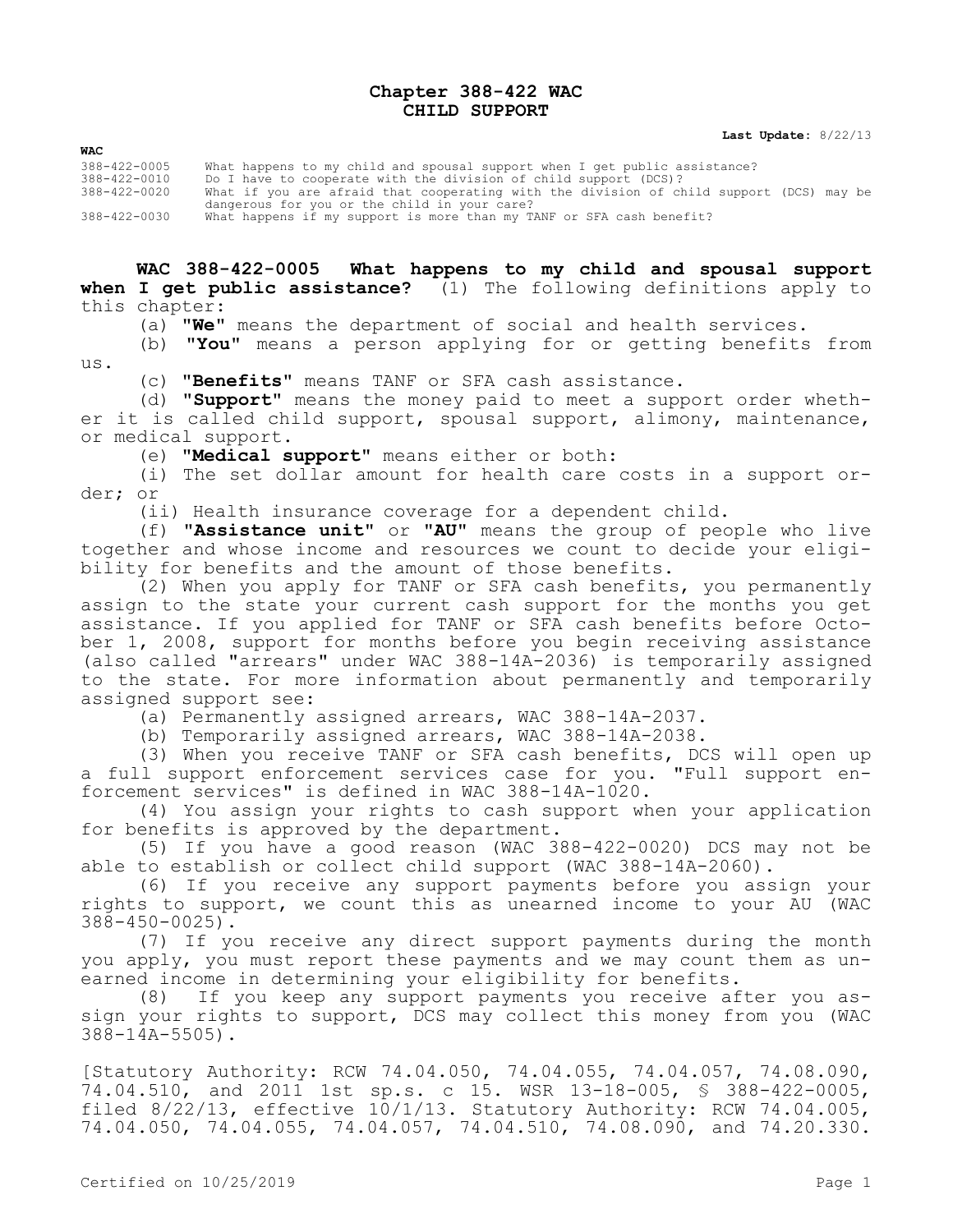WSR 10-02-037, § 388-422-0005, filed 12/30/09, effective 1/30/10. Statutory Authority: RCW 74.04.050, 74.04.055, 74.04.057, 74.08.090. WSR 02-19-041, § 388-422-0005, filed 9/11/02, effective 10/12/02; WSR 98-16-044, § 388-422-0005, filed 7/31/98, effective 9/1/98. Formerly WAC 388-505-0560.]

**WAC 388-422-0010 Do I have to cooperate with the division of child support (DCS)?** (1) When you get benefits, you must cooperate with DCS as required to establish or collect child support, unless you have a good reason for not cooperating.

(2) DCS defines what cooperating with them to establish or collect child support means in WAC 388-14A-2040.

(3) If you are a two-parent household, you and the other parent must help DCS establish paternity for each child in your AU, if necessary.

(4) DCS determines whether you are cooperating with them. See WAC 388-14A-2041(1) for reasons why DCS might determine that you are not cooperating.

(5) If you get TANF or SFA and do not have a good reason for not cooperating with DCS, we reduce your cash benefits by twenty-five percent.

(6) If you are afraid that cooperating with DCS may be dangerous for you or a child in your care, see WAC 388-14A-2045 for a definition of what a good reason to not cooperate with DCS is. We also call this **"good cause."**

[Statutory Authority: RCW 74.04.050, 74.04.055, 74.04.057, 74.08.090, 74.04.510, and 2011 1st sp.s. c 15. WSR 13-18-005, § 388-422-0010, filed 8/22/13, effective 10/1/13. Statutory Authority: RCW 74.04.050, 74.04.055, 74.04.057, 74.08.090. WSR 02-19-041, § 388-422-0010, filed 9/11/02, effective 10/12/02; WSR 98-16-044, § 388-422-0010, filed 7/31/98, effective 9/1/98. Formerly WAC 388-505-0560.]

**WAC 388-422-0020 What if you are afraid that cooperating with the division of child support (DCS) may be dangerous for you or the child in your care?** (1) You can be excused from cooperating with DCS when you have a good reason. A good reason not to cooperate is also called good cause. You have a good reason when you can prove that:

(a) Cooperating with DCS would result in serious physical or emotional harm to you or the child in your care.

(b) Establishing paternity or getting support would be harmful to the child who:

(i) Was conceived as a result of incest or rape; or

(ii) Is the subject of legal adoption proceedings pending before a superior court; or

(iii) Is the subject of ongoing discussions between you and a public or licensed child placement agency to decide whether you will keep the child or put the child up for adoption. The discussions cannot have gone on for more than three months.

(2) Once you claim good cause for TANF/SFA, you have twenty days to give us the information that proves you have good cause not to cooperate with DCS. This information can include official records, sworn statements, or other information that supports your good cause claim. If you need to, you may ask for:

(a) More time to give proof; or